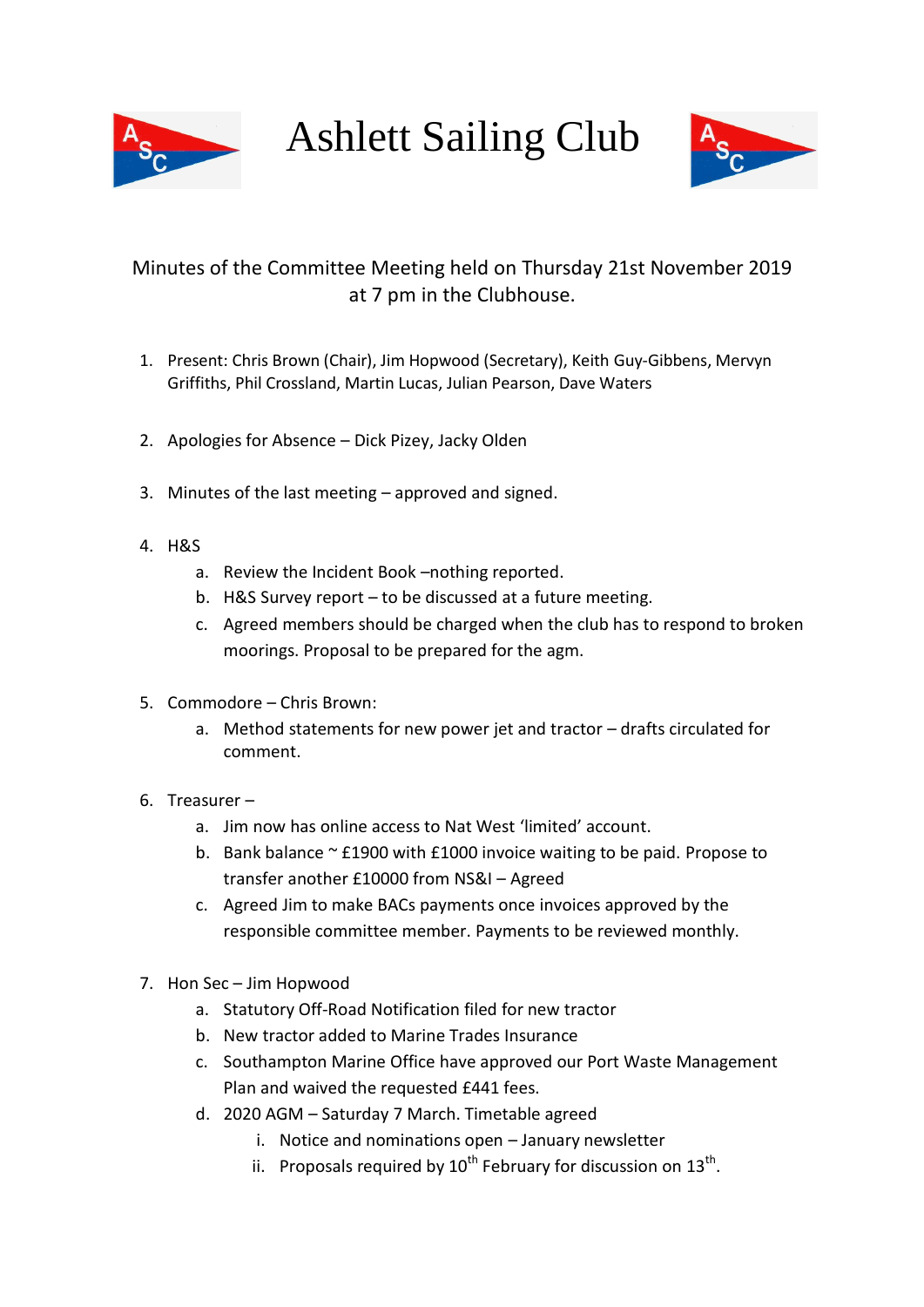- iii. Annual report agreed to email a report with a few printed copies for those who want them. Will report on events and activities with photos. Creek News style.
- iv. Proposed changes to articles, rules and fees to be brought to December meeting.
- 8. Jetty Phil Crossland
	- a. The whole Creek up to Victoria Quay and the millpond is now covered by multiple protection orders two of which are the Hythe to Calshot SSSI and the Solent and Southampton Water Special Protection Order (SPA). Because of these multiple orders the MMO are now lawfully required to investigate via the interested parties. To cover investigations and monitoring costs by the various interested bodies the MMO has had to raise our costing band. This means the licence application has moved from an estimated £750 to £7930. Chris emphasised this is a worst case and should be less.The MMO state that although this is normally concluded within a 13 week time frame, we have to take into considerations both their and the other interested parties Christmas break. We are hopeful this can be concluded prior to lift in. Agreed we have no choice. Phil to proceed with the application.
- 9. Creek and Moorings Mervyn Griffiths and Keith Guy-Gibbens
	- a. The elusive mooring buoys have finally surfaced, they are now resident at the back of the bosun's store. All 30 of them.
	- b. Several new moorings have been laid; there are two more ready to go.
	- c. Merv has a list of people who have asked for their moorings to be checked. Agreed that replacing defective moorings should be the priority. We need to get more people involved in this work or find a paid contractor.
- 10. Compound Martin Lucas
	- a. I have had a few boats that have left the compound or changed hands.
	- b. We have new boats in the compound
	- c. There are 3 spaces in the compound
	- d. Septic tank filling up on high tides can we stop it? Agreed to ask Tom Hatch to look at it. Jim to circulate Stewart's report on the last repair.
	- e. CCTV cameras only at one end of compound. Agreed to realign Club House camera to look at the creek end of the pound.
- 11. Boat House, Creek News and Petty Cash Jacky Olden
	- a. Boathouse agreed wooden spars could be stored on the canoe rack. Also to fit wheels to the rack, preferably wheels designed to fit scaffold poles.
- 12. Membership and Website Dick Pizey
	- a. Membership now 200. Renewal forms to include key number and statement that moorings have been checked.